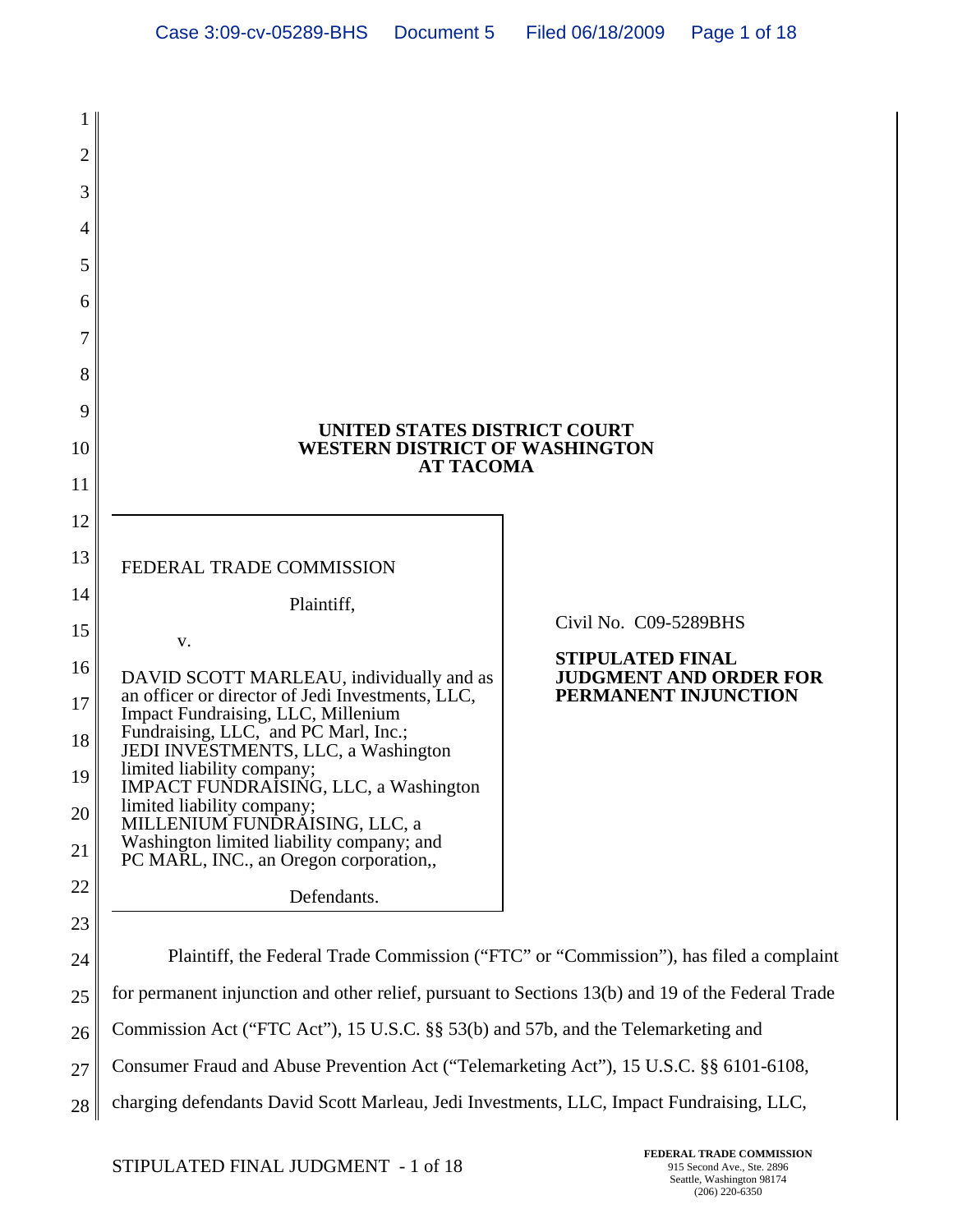1 2 3 4 5 6 7 Millenium Fundraising, LLC, and PC Marl, Inc., with engaging in deceptive acts or practices in connection with the solicitation of charitable contributions by telephone and mail in violation of Section 5(a) of the FTC Act, 15 U.S.C. § 45(a) and the Commission's Telemarketing Sales Rule ("TSR"), 16 C.F.R. Part 310. The Commission and defendants acting by and through counsel, for the purpose of full and final settlement of the matters alleged in the complaint filed in this case, have agreed to entry of this Stipulated Order for Permanent Injunction without a trial or adjudication of any issue of law or fact therein.

8 9 10 NOW, THEREFORE, the Commission and defendants having requested the Court to enter this Order, **IT IS HEREBY ORDERED, ADJUDGED AND DECREED** as follows: **FINDINGS**

11 12 13 14 1. This is an action by the Commission under Section 13(b) of the FTC Act, 15 U.S.C. §§ 53(b) and 57b, the Telemarketing Act, 15 U.S.C. §§ 6101-6108, and the TSR, 16 C.F.R. Part 310. Pursuant to these statutes and regulations, the Commission has the authority to seek the relief contained herein.

15 16 17 2. The Commission's complaint states a claim upon which relief may be granted against defendants under Sections 5(a), 13(b), and 19 of the FTC Act, 15 U.S.C.  $\S$  45(a), 53(b), and 57b, the Telemarketing Act, 15 U.S.C. §§ 6101-6108, and the TSR, 16 C.F.R. Part 310.

18 19 3. This Court has jurisdiction of the subject matter of this case and all the parties hereto. Venue in the Western District of Washington is proper.

20 21 4. The alleged activities of defendants are in or affecting commerce, as defined in Section 4 of the FTC Act, 15 U.S.C. § 44.

22 23 5. The parties shall each bear their own costs and attorney's fees incurred in this action and have waived all claims under the Equal Access to Justice Act, 28 U.S.C. § 2412.

24 25 6. Defendants have waived all rights to seek appellate review or otherwise challenge or contest the validity of this Order.

26 27 7. Defendants have waived and released any claims that they may have against the Commission or its employees, agents, or representatives.

28 8. Entry of this Order is in the public interest.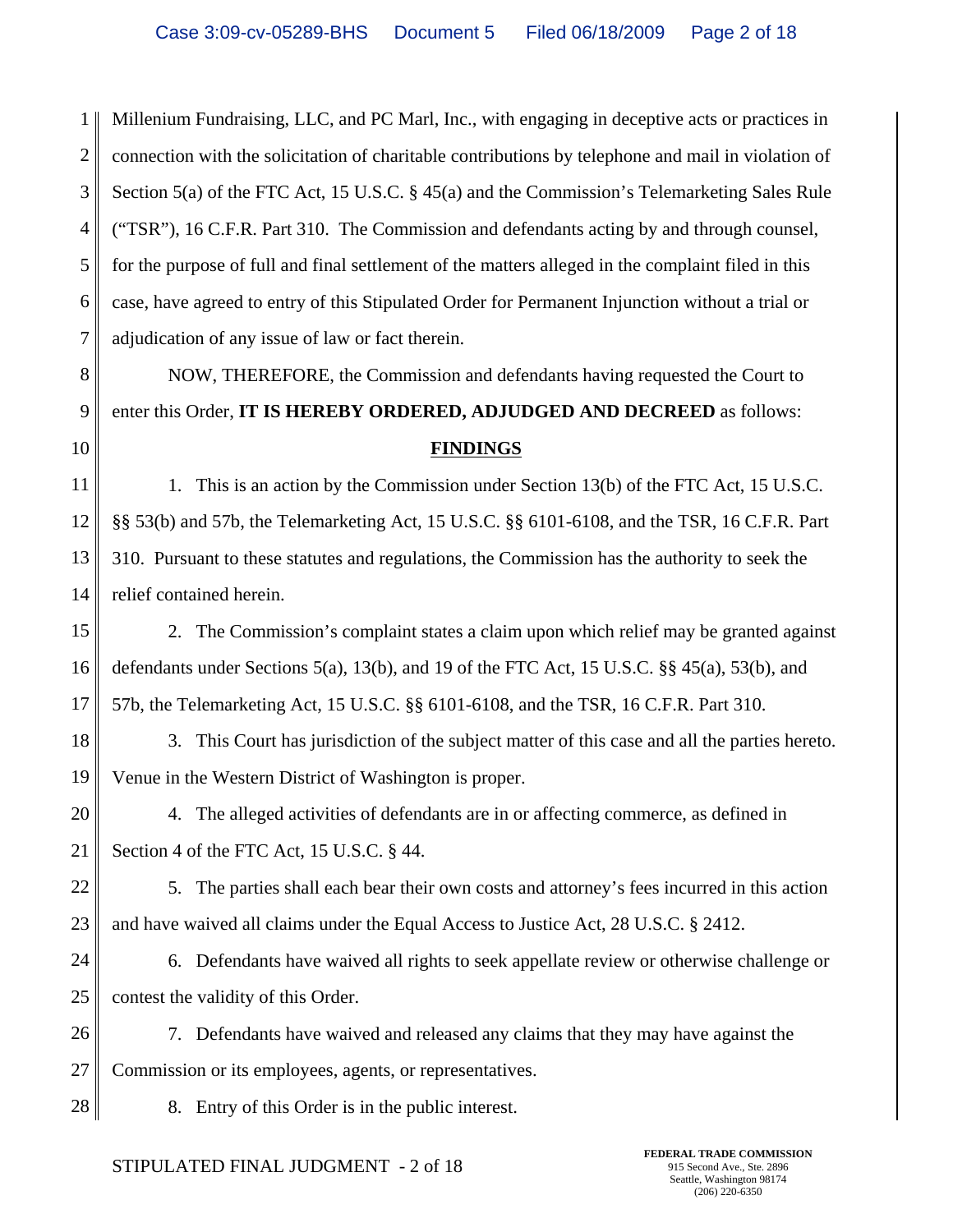| 1              | <b>DEFINITIONS</b>                                                                                     |  |  |
|----------------|--------------------------------------------------------------------------------------------------------|--|--|
| $\overline{2}$ | For purposes of this Order, the following definitions shall apply:                                     |  |  |
| 3              | 1. "And" as well as "or" have both conjunctive and disjunctive meanings.                               |  |  |
| $\overline{4}$ | 2. "Assisting others" includes, but is not limited to: (a) formulating or providing, or                |  |  |
| 5              | arranging to formulate or provide, any telephone script or any other solicitation materials; (b)       |  |  |
| 6              | formulating or mailing, or arranging to formulate or mail, any solicitation, receipt, invoice, or      |  |  |
| 7              | any other materials sent to donors; (c) providing or arranging to provide the names of donors; (d)     |  |  |
| $8\,$          | arranging for continuing affiliation between any person and any purported nonprofit organization       |  |  |
| 9              | for the purpose of soliciting donations; (e) providing or arranging to provide customer service        |  |  |
| 10             | functions including, but not limited to, receiving or responding to donor questions or complaints,     |  |  |
| 11             | or accepting or handling any refund requests; or (f) providing consultation services to any person     |  |  |
| 12             | engaged in the business of fundraising or telemarketing.                                               |  |  |
| 13             | 3. "Corporate Defendants" means Jedi Investments, LLC, Impact Fundraising, LLC,                        |  |  |
| 14             | Millenium Fundraising, LLC, and PC Marl, Inc. and their successors and assigns.                        |  |  |
| 15             | 4. "Defendants" means the Individual Defendant and all of the Corporate Defendants,                    |  |  |
| 16             | individually, collectively, or in any combination.                                                     |  |  |
| 17             | 5. "Donation" or "charitable contribution" means any donation or gift of money or any                  |  |  |
| 18             | other thing of value.                                                                                  |  |  |
| 19             | 6. "Donor" or "consumer" means any person solicited to make a charitable contribution.                 |  |  |
| 20             | 7. "Fundraising" means a plan, program, or campaign which is conducted to induce                       |  |  |
| 21             | charitable contributions by mail, telephone, electronic mail, or any other means.                      |  |  |
| 22             | 8. "Individual Defendant" means David Scott Marleau.                                                   |  |  |
| 23             | 9. "Nonprofit organization" means any person that is, or is represented to be, a nonprofit             |  |  |
| 24             | entity or that has, or is represented to have, a charitable purpose, specifically including any entity |  |  |
| 25             | that purports to benefit, either in whole or in part, purported law enforcement, firefighting, or      |  |  |
| 26             | veterans' organizations, personnel, or programs, or individuals who suffer from an illness or          |  |  |
| 27             | injury or handicap.                                                                                    |  |  |
| 28             | 10. "Person" means a natural person, organization or other legal entity, including a                   |  |  |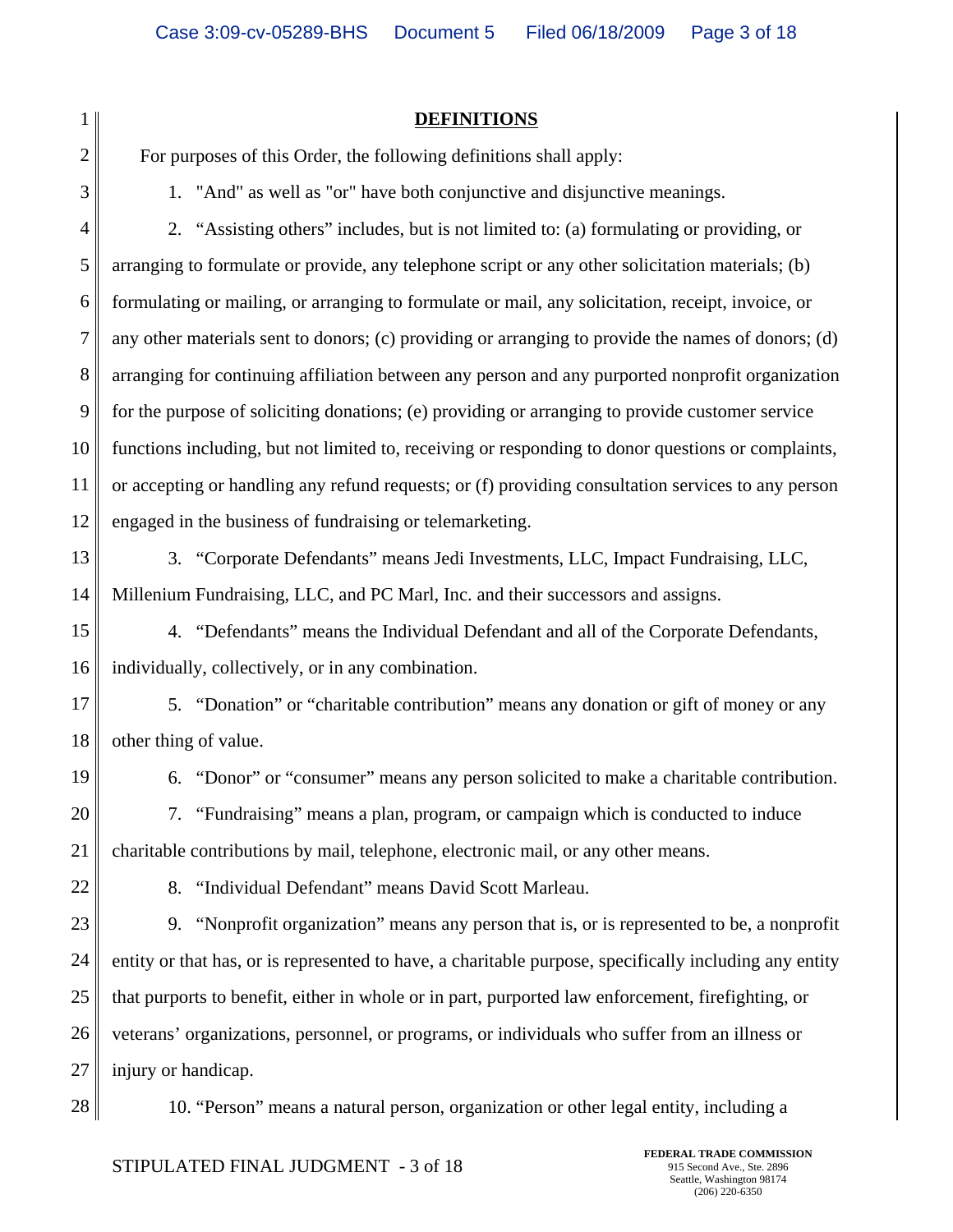1 2 corporation, partnership, proprietorship, limited liability company, association, cooperative, government agency, or any other group or combination acting as an entity.

3 4

11. "Solicitor" means any person who solicits a donation or charitable contribution.

5 6 12. "Telemarketing" means a plan, program, or campaign which is conducted to induce the purchase of goods or services or a charitable contribution, by use of one or more telephones and which involves more than one interstate telephone call.

- 7
- 8

## **I. PROHIBITED PRACTICES- REPRESENTATIONS AND OMISSIONS**

**ORDER**

9 10 11 12 13 14 IT IS ORDERED that defendants, their officers, agents, servants, employees, independent contractors, and those persons in active concert or participation with them who receive actual notice of this Order by personal service, or otherwise, are hereby permanently restrained and enjoined from the following practices in connection with engaging, participating, or assisting others in fundraising or telemarketing, whether directly, indirectly, in concert with others, or through any corporation, division or other device:

15 16 17 A. Making, or assisting others to make, expressly or by implication, orally or in writing, any statement or representation of material fact that is false or misleading including, but not limited to, any false or misleading representation:

18 19 20 1. Concerning the organization, program or benefits that a donor's contribution will support; including but not limited to any false or misleading representation that donated funds will be used to:

21 22 23 24 a. Assist veterans and/or the families of soldiers by operating a specific, substantial charitable program that provides financial assistance to the families of American soldiers fighting overseas; provides care packages to veterans in Veterans Administration hospitals across the country; or provides financial support to veterans' memorials;

25 26 27 28 b. Support police or sheriffs injured in the line of duty by operating a specific, substantial charitable program that (1) assists qualified police officers injured in the line of duty, and their families, by paying mortgages, auto loans, and medical bills, and other costs not covered by their departments; or (2) provides a scholarship program to disabled officers and their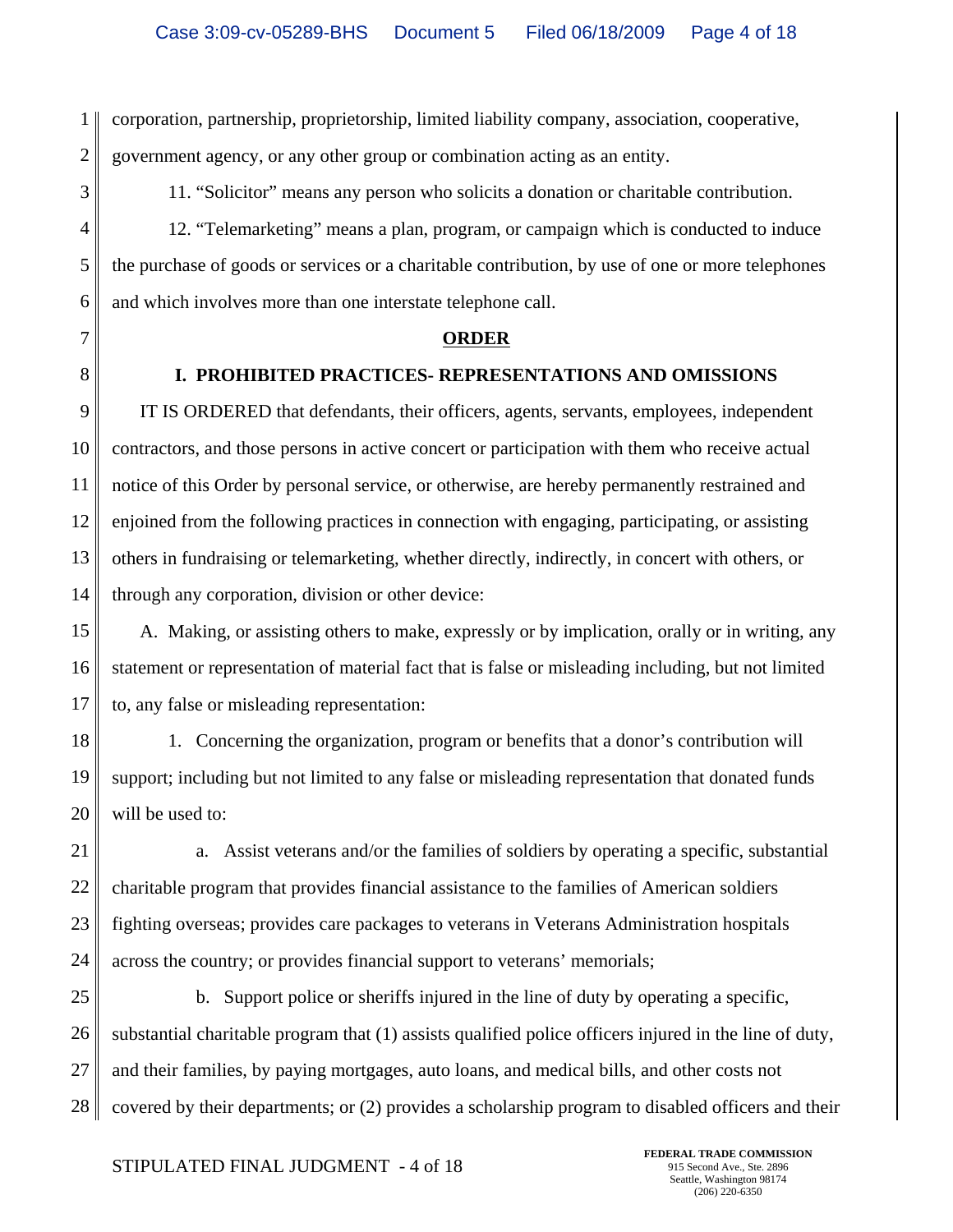1 families;

2 3 4 5 6 7 c. Assist disabled firefighters by operating a specific, substantial charitable program that assists qualified disabled firefighters injured in the line of duty, especially during the interval between the injury and the onset of official government benefits, by providing cash benefits to pay necessary living expenses such as mortgages, rent, medical coverage, and costs not covered by their departments; or provide death benefits to the families of firefighters killed in the line of duty; or

- 8 9 10 d. Assist children with cancer and their families by operating a specific, substantial charitable program to provide services to children suffering from cancer and their families, including funding gifts, camps, and transportation to and from cancer treatments.
- 11 12 2. That a donor's contribution will be used for any general or specific charitable purpose;
- 13 14 3. That a donor's contribution will directly benefit individuals or groups in the donor's state or local area, or will otherwise be spent in the donor's state or local area;

4. That a donor has agreed to make a charitable contribution;

16 17 18 5. Concerning a charitable organization's or telemarketer's affiliation with any law enforcement, firefighting, veterans', or children's cancer organization, or any other person or entity;

19 20 6. That the charitable organization is affiliated with, or sponsored or endorsed by, any person or government entity; or

21 22 7. That most of the donor's contribution will be used to fund the program services described to the donor.

23 24 25 B. In connection with fundraising, failing to disclose in each script, brochure, or other solicitation material, and failing to ensure that telemarketers disclose during the initial telephone contact with any donor, and in any follow-up contact:

26 27 1. How the donations raised through the fundraising will be utilized for charitable purposes;

28

15

2. If asked by any consumer, the percentage or amount of any charitable contribution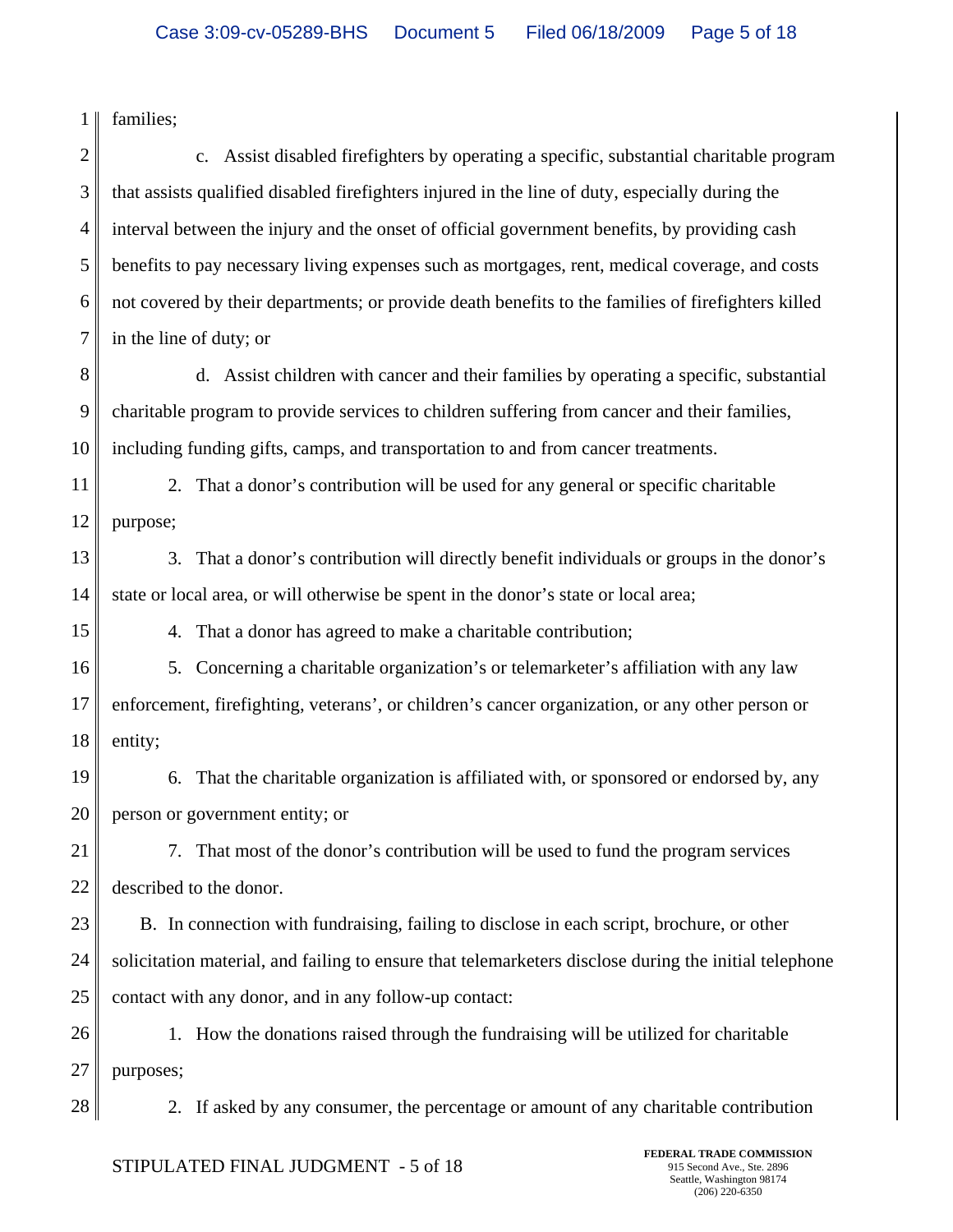1 2 3 4 5 6 7 8 9 10 11 12 13 14 15 16 17 18 19 20 21 22 23 24 25 26 27 28 that will go to a charitable organization or to any particular charitable program; 3. That the solicitor is, or is employed by, a professional fundraiser; and 4. The city and state of the nonprofit organization's principal place of business. **II. SUBSTANTIATION** IT IS FURTHER ORDERED that defendants, their officers, agents, servants, employees, independent contractors, and those persons in active concert or participation with them who receive actual notice of this Order by personal service or otherwise, in connection with fundraising, are hereby permanently restrained and enjoined from failing to ascertain and document, before entering into any agreement to solicit for any nonprofit organization or other person, and again every year until defendants stop soliciting for the nonprofit organization or other person: A. That the nonprofit organization or other person is registered, if it is required to be registered, and that it operates consistently with its stated purpose; B. That all initial, rebuttal, and other scripts, brochures, and other solicitation materials used by defendants for the nonprofit organization or other person, do not misrepresent: 1. The identity of the solicitor or telemarketer; 2. The programs or services, if any, funded by the solicited contributions; 3. The geographic area or areas within which any programs or services are provided; or 4. The portion of any donations or contributions that will be, or has previously been, applied to the charitable purpose; C. That the nonprofit organization or other person has provided the programs or services described in the solicitation scripts and in other solicitation materials used by defendants during the most recent fiscal or calendar year, *provided that,* if such programs or services will be or have been provided for the first time during the current calendar or fiscal year, the substantiation shall be sufficient if it identifies or describes the program's intended beneficiaries and intended local communities and includes the organization's written plan and itemized budget for delivering these benefits during the current calendar or fiscal year. For purposes of this provision, "substantiation" means copies of thank you letters, canceled checks, or other evidence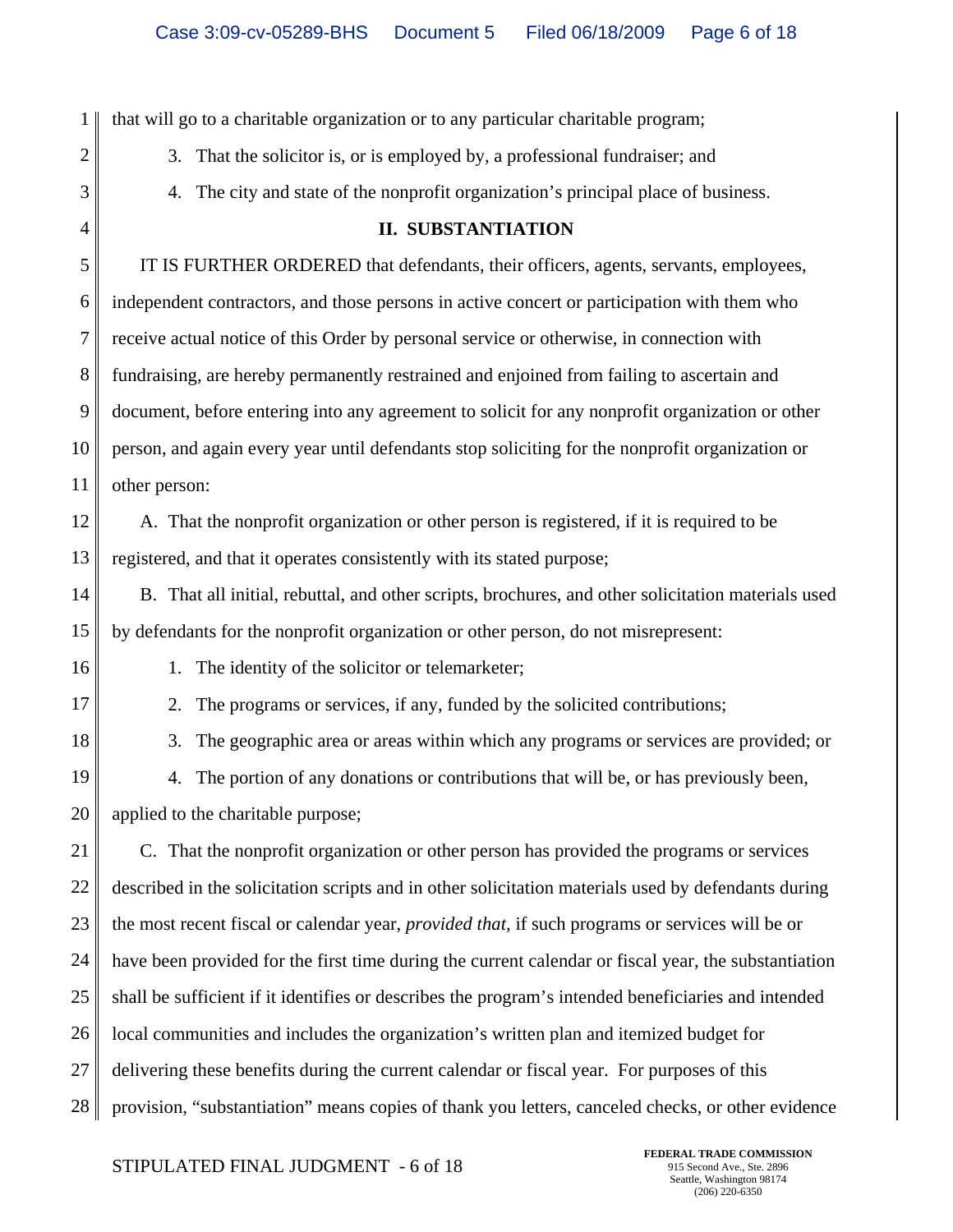1 2 showing that the nonprofit organization or other person undertakes the programs described in the solicitation materials used by defendants; and

3 4 5 6 7 8 9 10 11 12 13 14 15 D. That more than an incidental amount of the contributions received by the nonprofit organization or other person are spent on the programs or services described in the solicitation scripts and in other solicitation materials used by defendants during the most recent fiscal or calendar year, including by reviewing a financial statement of the nonprofit organization or other person for each year and accounting period during the past two calendar or fiscal years (or for the period of the organization's operation, if less than two years) or, if the organization has filed a Form 990 or other tax return with the Internal Revenue Service at any time during the past three calendar or fiscal years, by reviewing copies of each Form 990 or other tax return filed by or on behalf of the organization during that time, *provided that,* if such programs or services will be or have been provided for the first time during the current calendar or fiscal year, the substantiation shall be sufficient if it identifies or describes the program's intended beneficiaries and intended local communities and includes the organization's written plan and itemized budget for delivering these benefits during the current calendar or fiscal year.

16

17

18

19

20

21

22

23

24

25

26

27

28

#### **III. TELEMARKETING SALES RULE COMPLIANCE**

IT IS FURTHER ORDERED that defendants, their officers, agents, servants, employees, independent contractors, and those persons in active concert or participation with them who receive actual notice of this Order by personal service or otherwise are hereby permanently restrained and enjoined from violating, or assisting others in violating, any provision of the TSR, 16 C.F.R. Part 310, as currently promulgated or as it hereafter may be amended, including, but not limited to:

A. Section 310.3(a)(4) of the TSR, 16 C.F.R. § 310.3(a)(4), by making a false or misleading statement to induce any person to pay for goods or services or to induce a charitable contribution;

B. Section  $310.3(d)(3)$  of the TSR, 16 C.F.R. §  $310.3(d)(3)$ , by misrepresenting, directly or by implication, the purpose for which any charitable contribution will be used;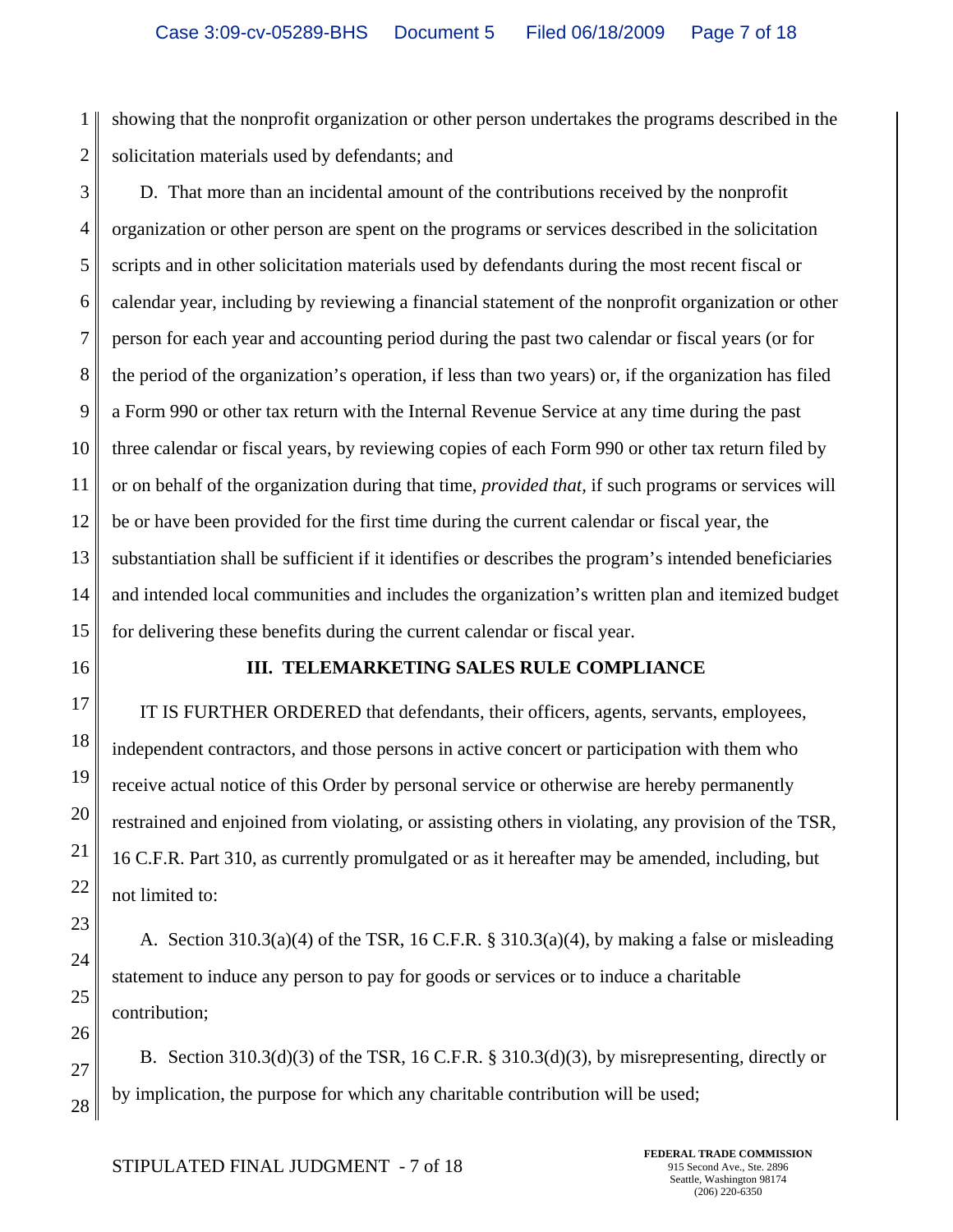1 2 3 C. Section  $310.3(d)(4)$  of the TSR, 16 C.F.R. §  $310.3(d)(4)$ , by misrepresenting, directly or by implication, the percentage or amount of a charitable contribution that will go to a charitable organization or to any particular charitable program;

D. Section  $310.3(d)(6)$  of the TSR, 16 C.F.R. §  $310.3(d)(6)$ , by misrepresenting, directly or by implication, a charitable organization's or telemarketer's affiliation with, or endorsement or sponsorship by, any person or government entity;

E. Section 310.4(a)(6) of the TSR, 16 C.F.R.  $\S$  310.4(a)(6), by causing billing information to be submitted for payment, directly or indirectly, without the express informed consent of the customer or donor; and

F. Section  $310.4(b)(1)(iii)(A)$  of the TSR, 16 C.F.R. §  $310.4(b)(1)(iii)(A)$ , by initiating any outbound telephone call to a person when that person previously has stated that he or she does not wish to receive an outbound telephone call made by or on behalf of the seller whose goods or services are being offered or made on behalf of the charitable organization for which a charitable contribution is being solicited.

16

17

20

21

22

23

24

25

26

27

28

15

4

5

6

7

8

9

10

11

12

13

14

## **IV. TRAINING, MONITORING, AND VERIFICATION**

18 19 IT IS FURTHER ORDERED that defendants, their officers, agents, servants, employees, independent contractors, and those persons in active concert or participation with them who receive actual notice of this Order by personal service or otherwise, in connection with fundraising or telemarketing, are hereby permanently restrained and enjoined from:

A. Failing to provide initial and rebuttal scripts approved by the nonprofit organization or other person, to each solicitor who will solicit for the nonprofit organization or other person, prior to soliciting donations for that nonprofit organization or other person;

B. Failing to take steps sufficient to train and monitor each of its solicitors so that the solicitor follows the authorized scripts and complies with the requirements of the Sections of this Order titled "Prohibited Practices- Representations and Omissions" and "Telemarketing Sales Rule Compliance." Such steps shall include, but not be limited to, daily random monitoring of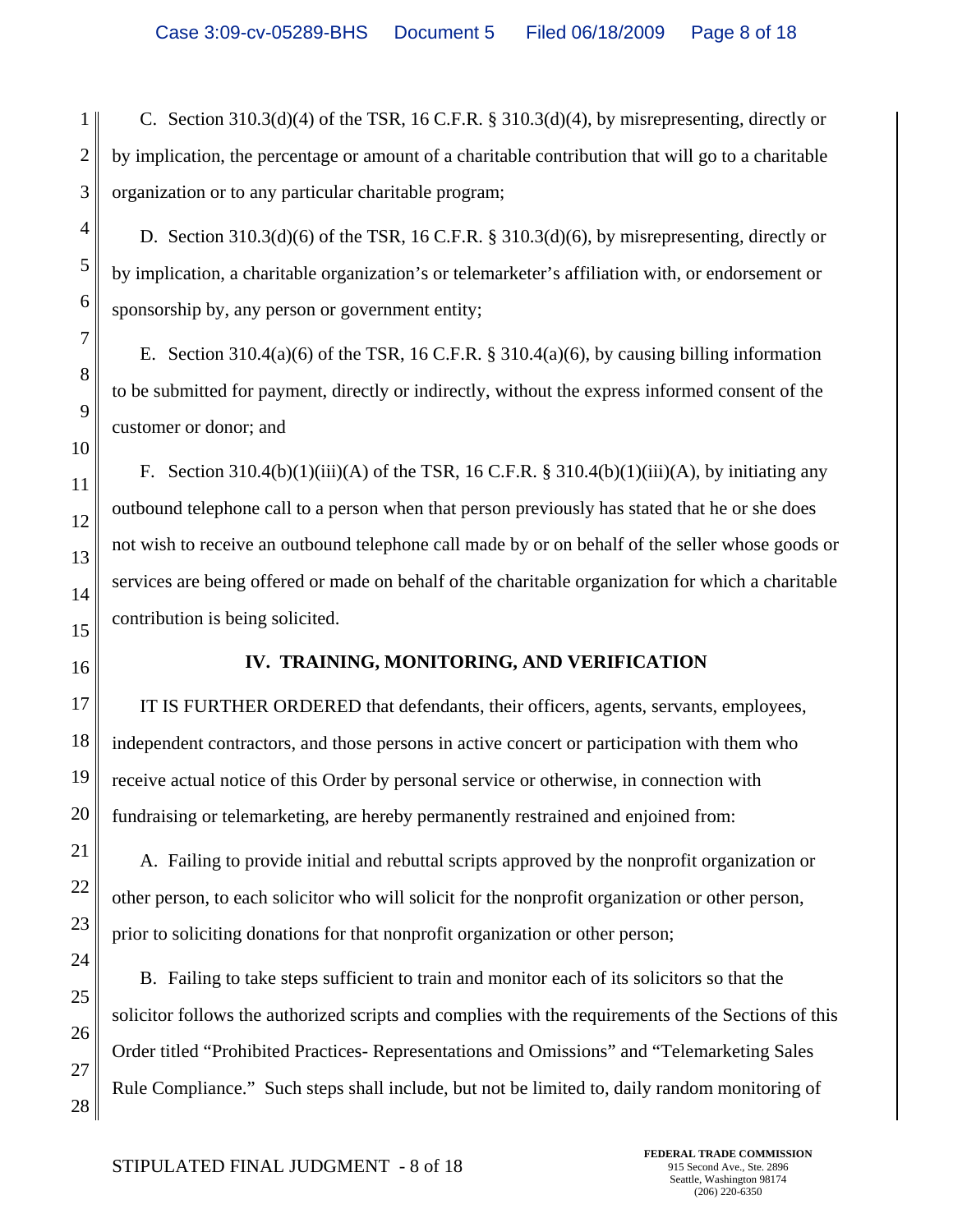1 2 3 solicitation calls made by each solicitor. Those employees conducting the monitoring shall maintain a log listing the solicitors and calls monitored and noting any material misrepresentations or omissions;

C. Failing to print a toll-free number for either the defendants or the relevant nonprofit organization or other person on every invoice or receipt provided to donors by defendants;

D. Failing to establish a procedure for receiving and responding to consumer complaints;

E. Failing to investigate promptly and fully any complaint or inquiry received about a solicitation made by any employee or independent contractor and to create and maintain a written record of the investigation and any results; or

11 12 13 F. Failing to take corrective action with respect to any employee or independent contractor whom defendants determine is not complying with this Order, which may include training, disciplining, and/or terminating such employee or independent contractor.

14

15

16

17

18

19

20

21

27

4

5

6

7

8

9

10

## **V. SUSPENDED MONETARY JUDGMENT**

## IT IS FURTHER ORDERED that:

A. Judgment, in the form of equitable monetary relief, is hereby entered against the corporate defendants only, jointly and severally, in the amount of one million, six hundred eighty-nine thousand, six hundred twenty five dollars and eighty-three cents (\$1,689,625.83); *provided, however,* that this judgment shall be suspended subject to the conditions set forth in the Section of this Order titled "Right to Reopen."

22 23 24 25 26 28 B. All funds paid pursuant to this Order shall be deposited into a fund administered by the Commission or its agent to be used for equitable relief, including, but not limited to, consumer redress, and any attendant expenses for the administration of such equitable relief fund. Defendants shall cooperate fully to assist the Commission in identifying consumers who may be entitled to redress pursuant to this Order. If the Commission determines, in its sole discretion, that redress to consumers is wholly or partially impracticable or funds remain after redress is completed, the Commission may apply any remaining funds for such other equitable relief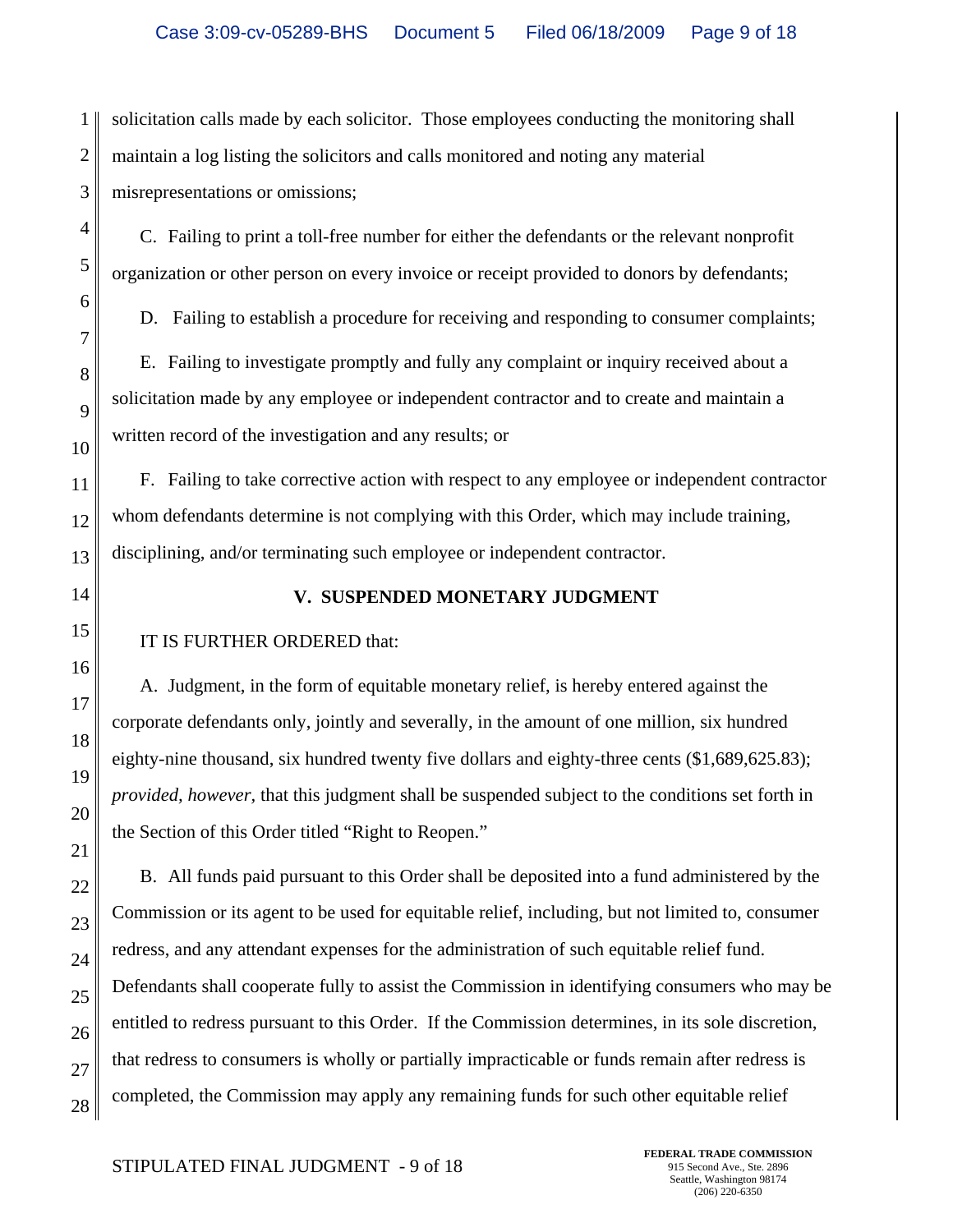1 2 3 (including consumer education remedies) as it determines to be reasonably related to defendants' practices alleged in the Complaint. Any funds not used for such equitable relief shall be deposited to the United States Treasury as disgorgement. Defendants shall have no right to challenge the Commission's choice of remedies under this Section, and shall have no right to contest the manner of distribution chosen by the Commission. This judgment for equitable monetary relief is solely remedial in nature and is not a fine, penalty, punitive assessment, or forfeiture.

C. In the event of any default on corporate defendants' obligation to make payment under this Section, interest, computed pursuant to 28 U.S.C. § 1961, as amended, shall accrue from the date of default to the date of payment, and shall immediately become due and payable.

D. Corporate defendants relinquish all dominion, control, and title to the funds paid to the fullest extent permitted by law. Corporate defendants shall make no claim to or demand return of the funds, directly or indirectly, through counsel or otherwise.

E. Corporate defendants agree that the facts as alleged in the Complaint filed in this action shall be taken as true without further proof in any bankruptcy case or subsequent civil litigation pursued by the Commission to enforce its rights to any payment or money judgment pursuant to this Order, including, but not limited to, a nondischargeability complaint in any bankruptcy case. Corporate defendants further stipulate and agree that the facts alleged in the Complaint establish all elements necessary to sustain an action pursuant to, and that this Order shall have collateral estoppel effect for purposes of, Section 523(a)(2)(A) of the Bankruptcy Code, 11 U.S.C. §  $523(a)(2)(A)$ .

F. In accordance with 31 U.S.C. § 7701, corporate defendants are hereby required, unless they already have done so, to furnish to the Commission with taxpayer identifying numbers (social security numbers or employer identification numbers), which shall be used for purposes of collecting and reporting on any delinquent amount arising out of their relationship with the government.

G. Proceedings instituted under this Section are in addition to, and not in lieu of, any other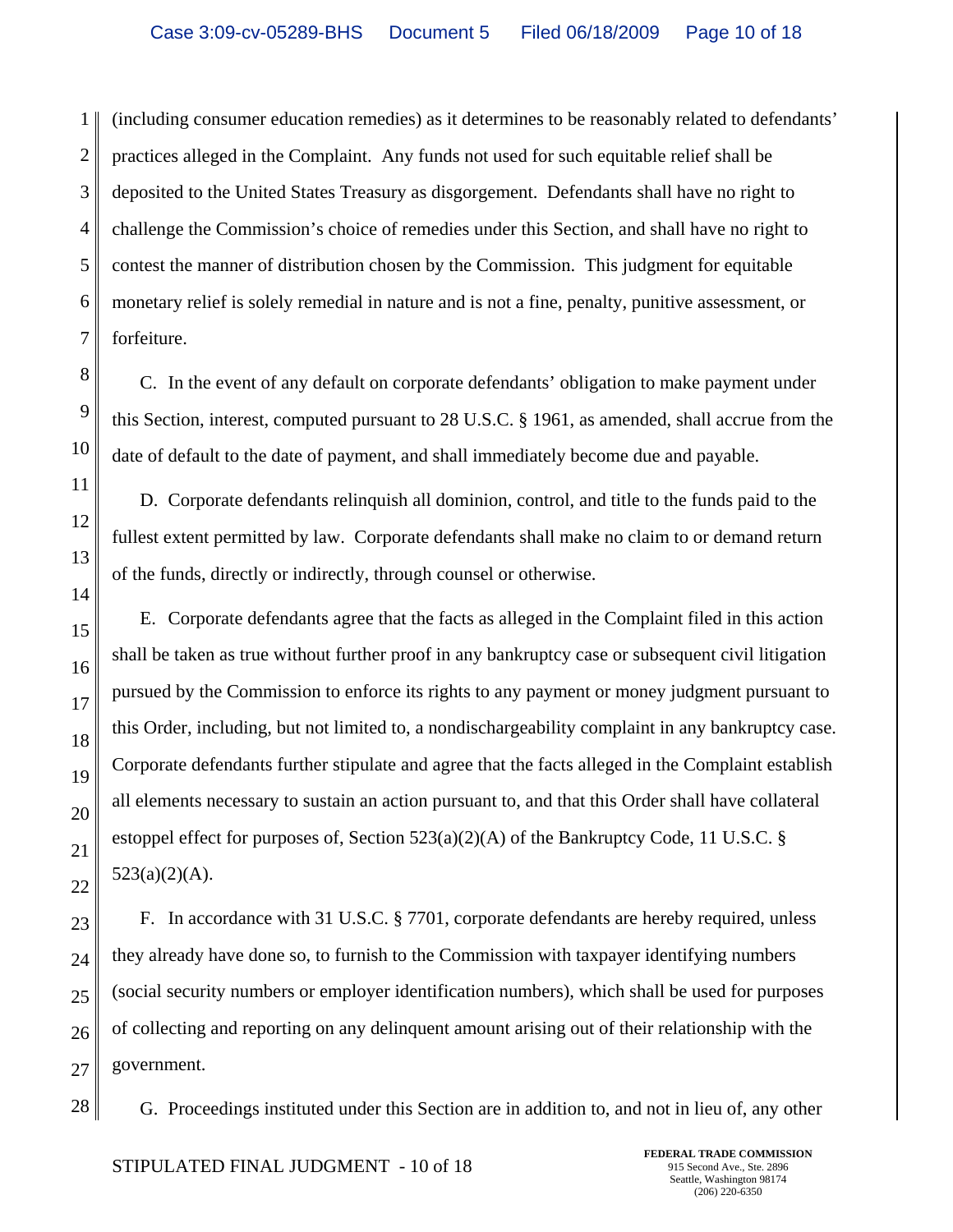**VI. RIGHT TO REOPEN**

1 2 civil or criminal remedies that may be provided by law, including any other proceedings the Commission may initiate to enforce this Order.

A. IT IS FURTHER ORDERED that, by agreeing to this Order, corporate defendants reaffirm and attest to the truthfulness, accuracy, and completeness of the Financial Disclosure Forms and related materials transmitted to the FTC on April 22, 2009. Plaintiff's agreement to this Order is expressly premised upon the truthfulness, accuracy, and completeness of corporate defendants' representations regarding their financial condition in the Financial Disclosure Forms referenced above, which contain material information upon which plaintiff relied in negotiating and agreeing to the terms of this Order.

B. If, upon motion by the Commission, this Court finds that any corporate defendant failed to disclose any material asset or source of income, or materially misrepresented the value of any asset or source of income, or made any other material misrepresentation in or omission from the Financial Disclosure Forms and related materials, the Court shall enter judgment against that defendant, in favor of the Commission, in the amount of two million dollars (\$2,000,000), and the entire amount of the judgment shall become immediately due and payable.

C. In all other respects, this Order shall remain in full force and effect unless otherwise ordered by the Court.

D. Proceedings instituted under this Paragraph are in addition to, and not in lieu of, any other civil or criminal remedies as may be provided by law, including any other proceedings the Commission may initiate to enforce this Order. For purposes of this Paragraph, the corporate defendants waive any right to contest any of the allegations in the Commission's Complaint.

## **VII. CUSTOMER LISTS**

IT IS FURTHER ORDERED that defendants are permanently restrained and enjoined from selling, renting leasing, transferring, or otherwise disclosing the name, address, telephone number, credit card number, bank account number, e-mail address, or other identifying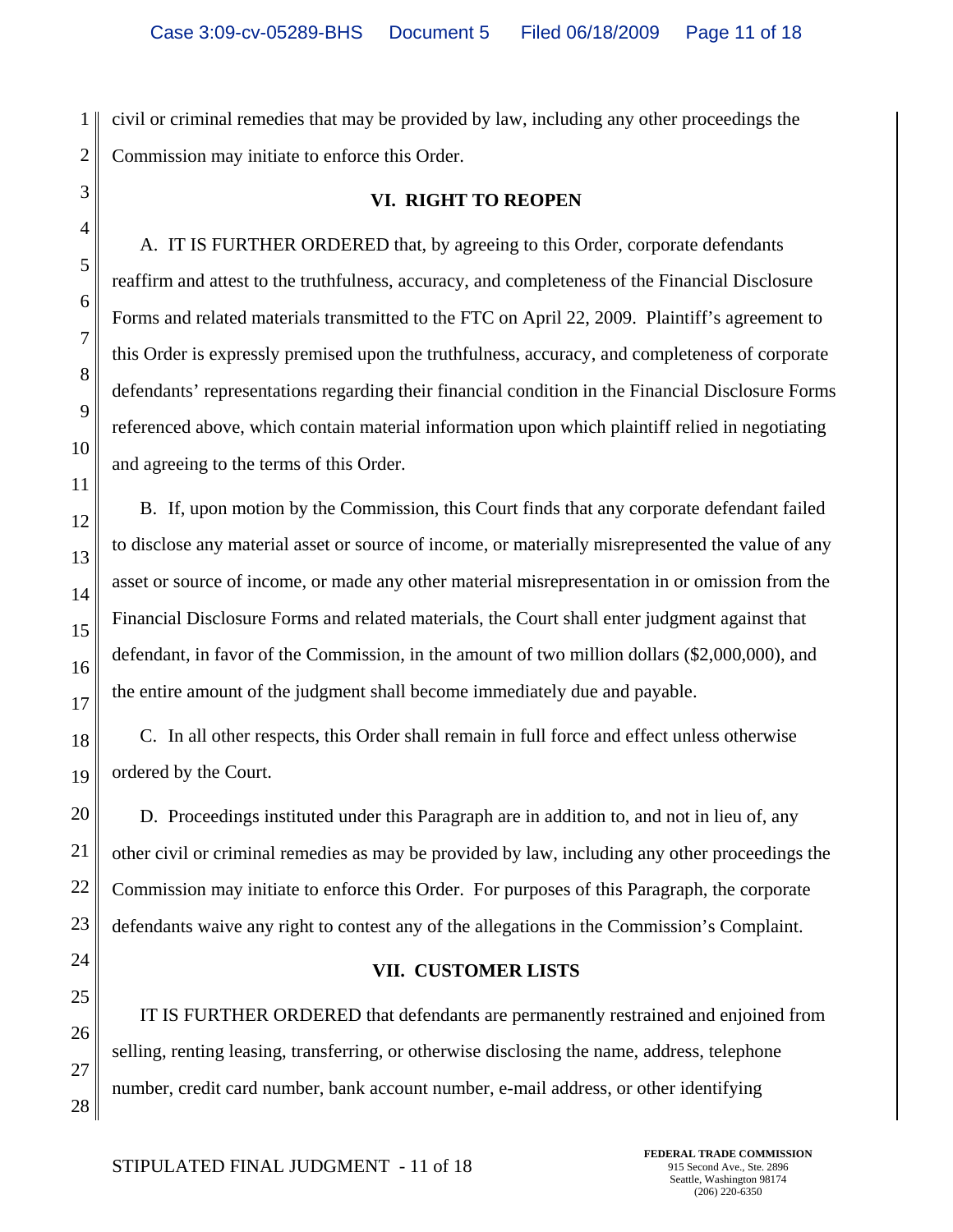1 2 3 4 information of any person who paid money to any of the defendants at any time prior to the entry of this Order, in connection with fundraising. Provided, however, that defendants may disclose such identifying information to a law enforcement agency or as required by any law, regulation, or court order.

## **VIII. COMPLIANCE MONITORING**

IT IS FURTHER ORDERED that, for the purpose of (i) monitoring and investigating compliance with any provision of this Order and (ii) investigating the accuracy of any corporate defendant's financial statements upon which the Commission's agreement to this Order is expressly premised:

A. Within ten (10) days of receipt of written notice from a representative of the Commission, defendants shall submit additional written reports, which are true and accurate and sworn to under penalty of perjury; produce documents for inspection and copying; appear for deposition; and provide entry during normal business hours to any business location in any defendant's possession or direct or indirect control to inspect the business or other entity's operation;

B. In addition, the Commission is authorized to use all other lawful means, including but not limited to:

1. Obtaining discovery from any person, without further leave of court, using the procedures prescribed by Fed.R.Civ.P. 30, 31, 33, 34, 36, 45, and 69;

2. Posing as consumers and suppliers to defendants, their employees, or any other business or other entity managed or controlled in whole or in part by any defendant, without necessity of identification or prior notice; and

C. Defendants each shall permit representatives of the Commission to interview any employer, consultant, independent contractor, representative, agent, or employee who has agreed to such an interview, relating in any way to any conduct subject to this Order. The person interviewed may have counsel present.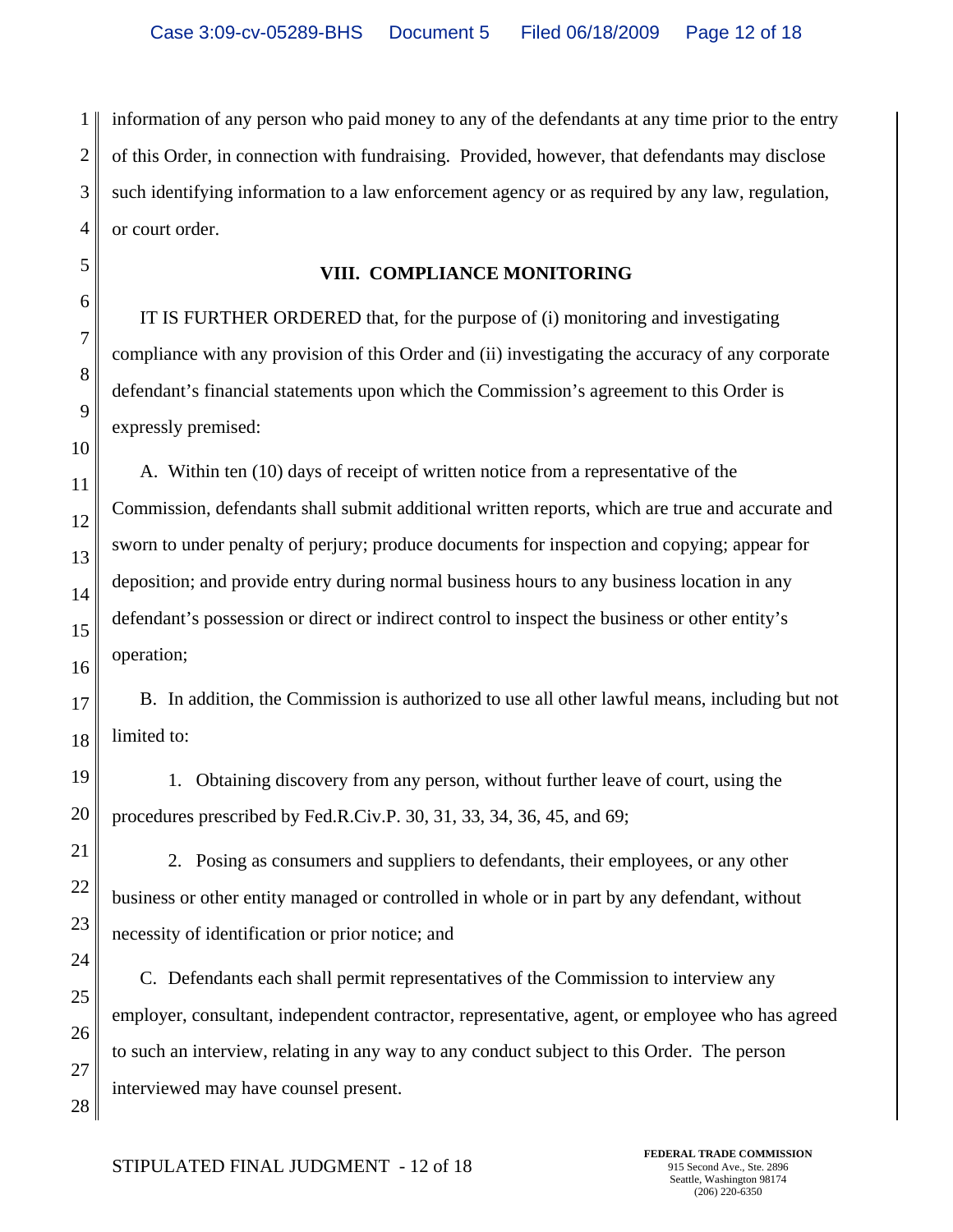1 2 3 4 *Provided however*, that nothing in this Order shall limit the Commission's lawful use of compulsory process, pursuant to Sections 9 and 20 of the FTC Act, 15 U.S.C. §§ 49, 57b-1, to obtain any documentary material, tangible things, testimony, or information relevant to unfair or deceptive acts or practices in or affecting commerce (within the meaning of 15 U.S.C. §  $45(a)(1)$ ).

28

#### **IX. COMPLIANCE REPORTING**

IT IS FURTHER ORDERED that, in order that compliance with the provisions of this Order may be monitored:

A. For a period of five (5) years from the date of entry of this Order,

1. The individual defendant shall notify the Commission of the following:

a. Any changes in such defendant's residence, mailing addresses, and telephone numbers, within ten (10) days of the date of such change;

b. Any changes in such defendant's employment status (including self-employment), and any change in such defendant's ownership in any business or other entity, within ten (10) days of the date of such change. Such notice shall include the name and address of each business or other entity that such defendant is affiliated with, employed by, creates or forms, or performs services for; a detailed description of the nature of the business or other entity; and a detailed description of such defendant's duties and responsibilities in connection with the business or other entity or employment; and

c. Any changes in such defendant's name or use of any aliases or fictitious names;

2. Defendants shall notify the Commission of any changes in structure of any corporate defendant or any business or other entity that any defendant directly or indirectly controls, or has an ownership interest in, that may affect compliance obligations arising under this Order, including but not limited to: incorporation or other organization; a dissolution, assignment, sale, merger, or other action; the creation or dissolution of a subsidiary, parent, or affiliate that engages in any acts or practices subject to this Order; or a change in the business or other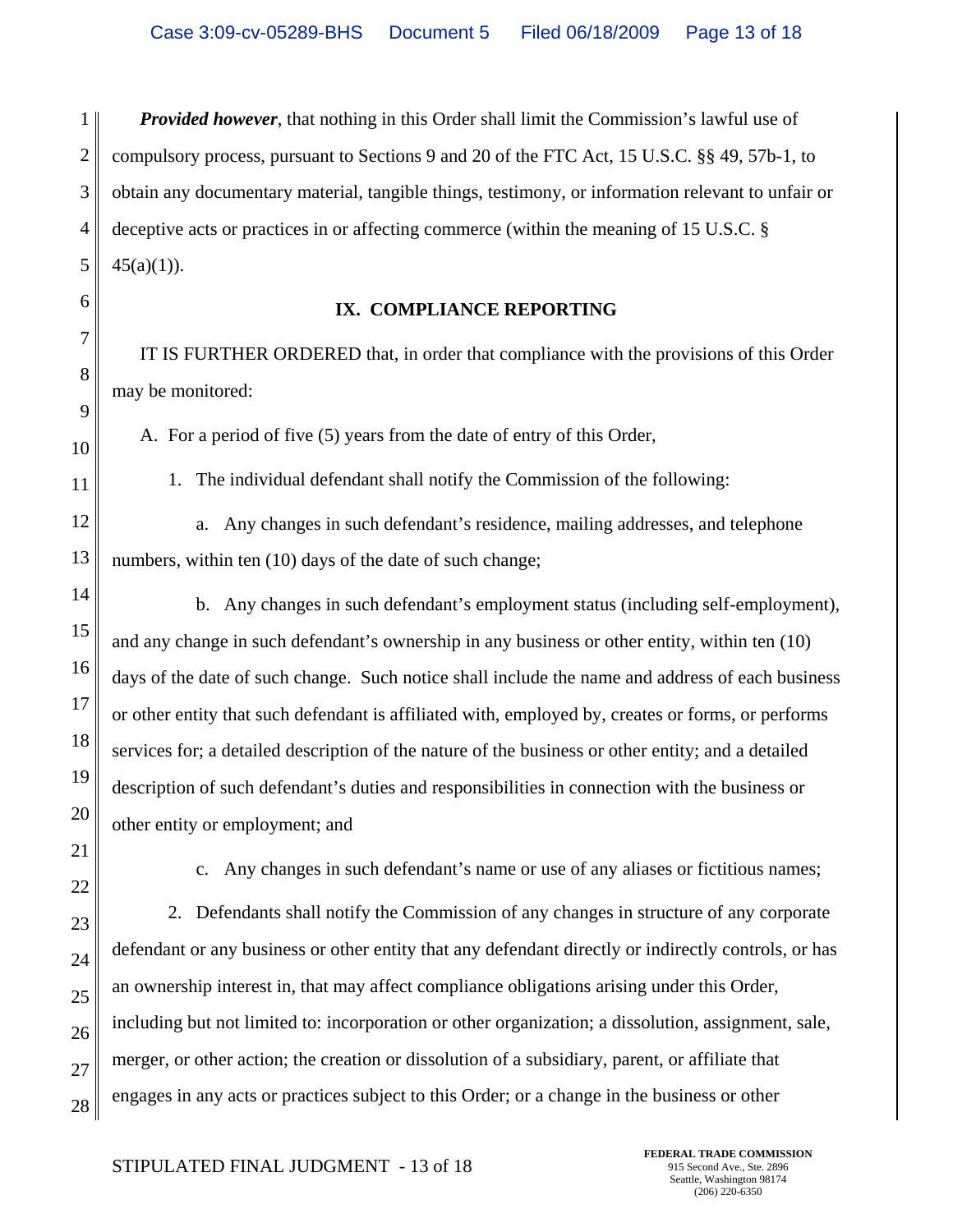1 2 3 4 entity's name or address, at least thirty (30) days prior to such change, *provided* that, with respect to any proposed change in the business or other entity about which a defendant learns less than thirty (30) days prior to the date such action is to take place, such defendant shall notify the Commission as soon as is practicable after obtaining such knowledge.

B. One hundred eighty (180) days after the date of entry of this Order and annually thereafter for a period of five (5) years, defendants each shall provide a written report to the FTC, which is true and accurate and sworn to under penalty of perjury, setting forth in detail the manner and form in which they have complied and are complying with this Order. This report shall include, but not be limited to:

1. For the individual defendant:

a. Such defendant's then-current residence address, mailing addresses, and telephone numbers;

14 15 16 17 18 b. Such defendant's then-current employment status (including self-employment), including the name, addresses, and telephone numbers of each business or other entity that such defendant is affiliated with, employed by, or performs services for; a detailed description of the nature of the business or other entity; and a detailed description of such defendant's duties and responsibilities in connection with the business or other entity or employment; and

19

20

21

5

6

7

8

9

10

11

12

13

c. Any other changes required to be reported under Subsection A of this Section.

2. For all defendants:

22 a. A copy of each acknowledgment of receipt of this Order, obtained by defendant pursuant to the Section titled "Distribution of Order;" and

23 24

b. Any other changes required to be reported under Subsection A of this Section.

25 26 C. Each defendant shall notify the Commission of the filing of a bankruptcy petition by such defendant within fifteen (15) days of filing.

27 28 D. For the purposes of this Order, defendants shall, unless otherwise directed by the Commission's authorized representatives, send by overnight courier all reports and notifications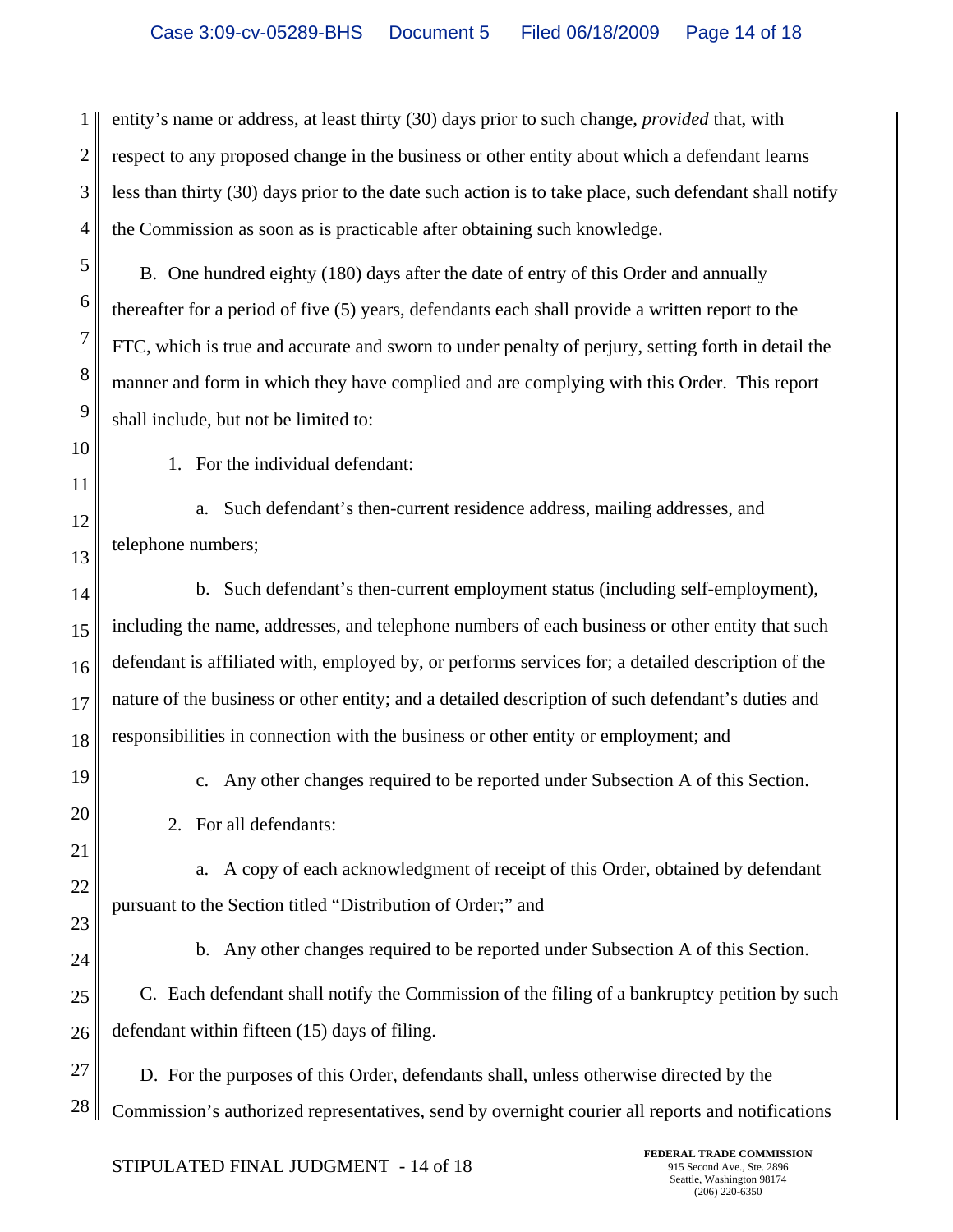1 2 3 4 5 6 7 8 9 10 11 12 13 14 15 16 17 18 19 20 21 22 23 24 25 26 27 required by this Order to the Commission, to the following address: Associate Director for Enforcement Federal Trade Commission 600 Pennsylvania Avenue, N.W., Room NJ-2122 Washington, D.C. 20580 RE: *FTC v. Marleau, et. al Provided* that, in lieu of overnight courier, defendants may send such reports or notifications by first-class mail, but only if defendants contemporaneously send an electronic version of such report or notification to the Commission at: DEBrief@ftc.gov. E. For purposes of the compliance reporting and monitoring required by this Order, the Commission is authorized to communicate directly with each defendant. **X. RECORD KEEPING PROVISIONS** IT IS FURTHER ORDERED that, for a period of eight (8) years from the date of entry of this Order, defendants, in connection with fundraising and telemarketing, and their agents, employees, officers, corporations, and those persons in active concert or participation with them who receive actual notice of this Order by personal service or otherwise, are hereby restrained and enjoined from failing to create and retain the following records: A. Accounting records that reflect the cost of good or services sold, revenues generated, and the disbursement of such revenues; B. Personnel records accurately reflecting: the name, address, and telephone number of each person employed in any capacity by any business or other entity, including as an independent contractor; that person's job title or position; the date upon which the person commenced work; and the date and reason for the person's termination, if applicable; C. Records accurately reflecting the names, addresses, and phone numbers of each donor solicited by or on behalf of defendants, amounts paid, and description of donations made, to the extent such information is obtained in the ordinary course of business;

28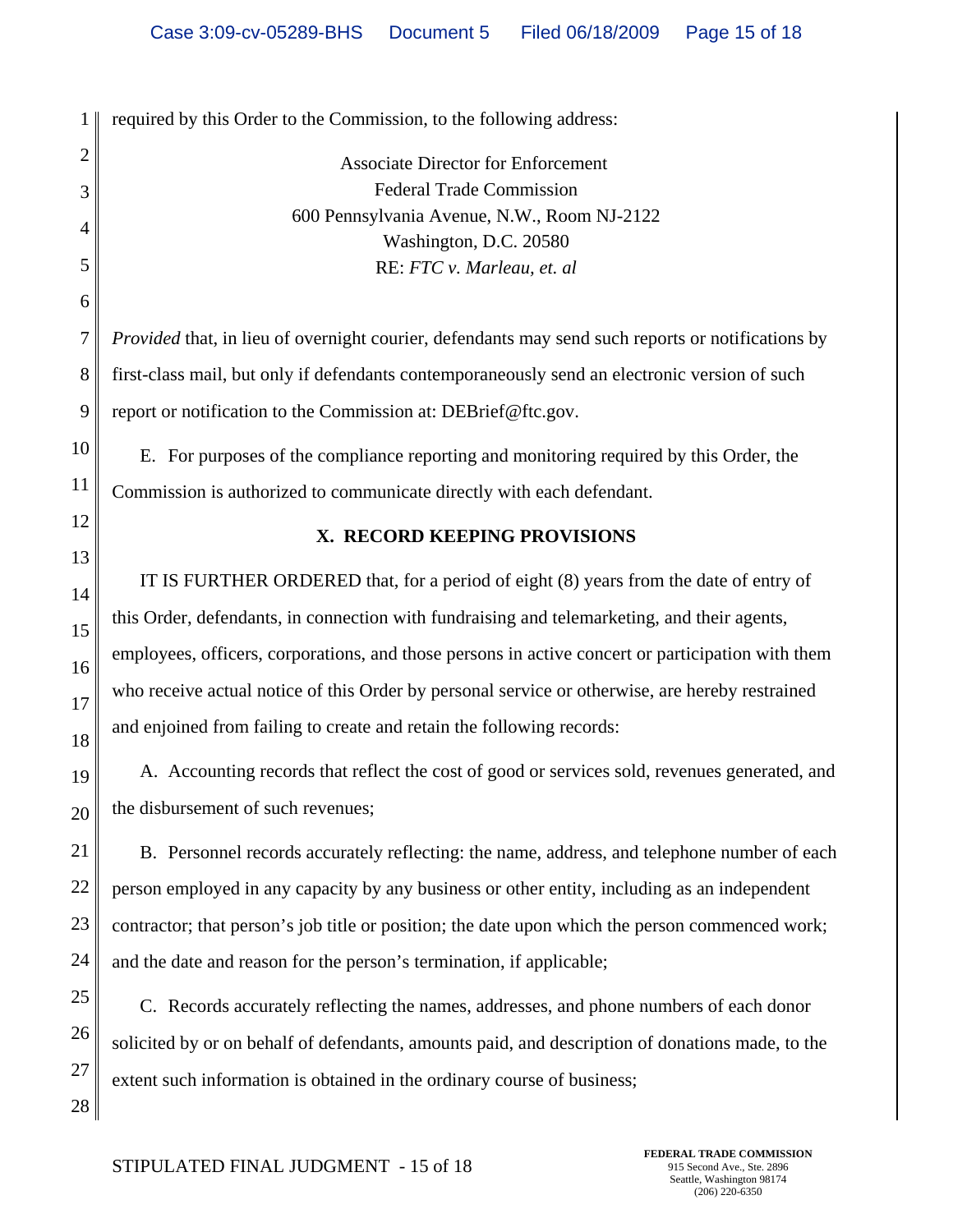D. Complaints and refund requests (whether received directly, indirectly, or through any third party) and any responses to those complaints or requests;

E. Copies of all telephone solicitation scripts, other solicitation materials, and websites;

F. Records accurately reflecting the name, address, and telephone number of each person that any defendant is "assisting" as that term is defined and any contracts or other documents memorializing the relationship; and

G. All records and documents necessary to demonstrate full compliance with each provision of this Order, including but not limited to, copies of acknowledgments of receipt of this Order required by the Sections titled "Distribution of Order" and "Acknowledgment of Receipt of Order" and all reports submitted to the FTC pursuant to the Section titled "Compliance Reporting."

#### **XI. DISTRIBUTION OF ORDER**

IT IS FURTHER ORDERED that, for a period of five (5) years from the date of entry of this Order, defendants shall deliver copies of the Order as directed below:

A. Corporate defendant: Each corporate defendant must deliver a copy of this Order to (1) all of its principals, officers, directors, and managers; (2) all of its employees, agents, and representatives who engage in conduct related to the subject matter of the Order; and (3) any business or other entity resulting from any change in structure set forth in Subsection A.2 of the Section titled "Compliance Reporting." For current personnel, delivery shall be within five (5) days of service of this Order upon such defendant. For new personnel, delivery shall occur prior to them assuming their responsibilities. For any business or other entity resulting from any change in structure set forth in Subsection A.2 of the Section titled "Compliance Reporting," delivery shall be at least ten (10) days prior to the change in structure.

B. Individual defendant as control person: For any business or other entity that an individual defendant controls, directly or indirectly, or in which such defendant has a majority ownership interest, such defendant must deliver a copy of this Order to (1) all principals, officers, directors,

1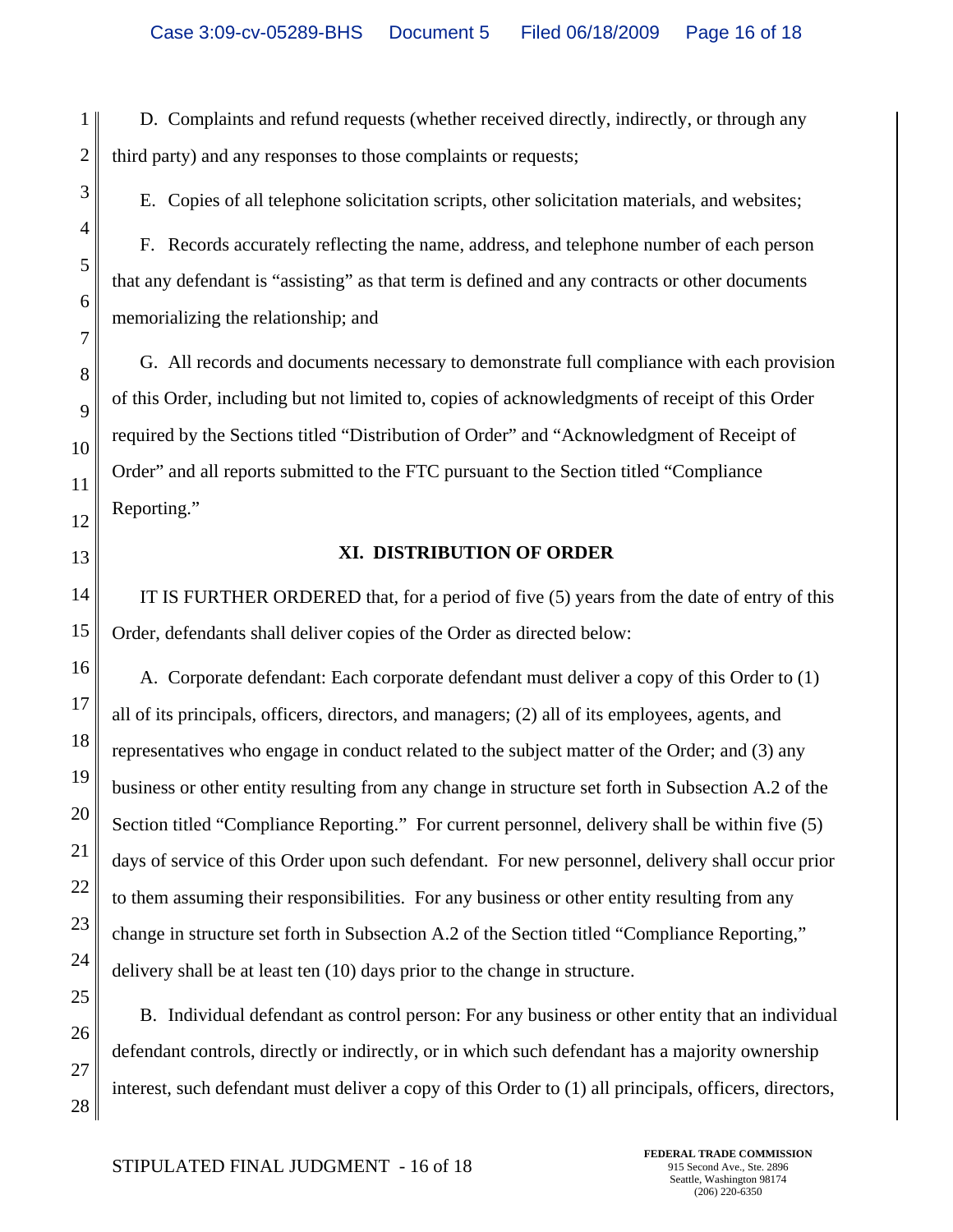1 2 3 4 5 6 7 8 and managers of that business or other entity; (2) all employees, agents, and representatives of that business or other entity who engage in conduct related to the subject matter of the Order; and (3) any business or other entity resulting from any change in structure set forth in Subsection A.2 of the Section titled "Compliance Reporting." For current personnel, delivery shall be within five (5) days of service of this Order upon such defendant. For new personnel, delivery shall occur prior to them assuming responsibilities. For any business or other entity resulting from any change in structure set forth in Subsection A.2 of the section titled "Compliance Reporting," delivery shall be at least ten (10) days prior to the change in structure.

9 10 11 12 13 C. Individual defendant as employee or non-control person: For any business or other entity where an individual defendant is not a controlling person of a business or other entity but otherwise engages in conduct related to the subject matter of this Order, such defendant must deliver a copy of this Order to all principals and managers of such business or other entity before engaging in such conduct.

D. Defendants must secure a signed and dated statement acknowledging receipt of the Order, within thirty (30) days of delivery, from all persons receiving a copy of the Order pursuant to this Section.

17 18

14

15

16

## **XII. ACKNOWLEDGMENT OF RECEIPT OF ORDER**

19 20 21 IT IS FURTHER ORDERED that, within five (5) business days after receipt of this Order as entered by the Court, each defendant shall submit to the Commission a truthful sworn statement acknowledging receipt of this Order.

 $1/1$ 

/ / /

/ / /

# **XIII. RETENTION OF JURISDICTION**

IT IS FURTHER ORDERED that this Court shall retain jurisdiction of this matter for the purposes of construction, modification, and enforcement of this Order.